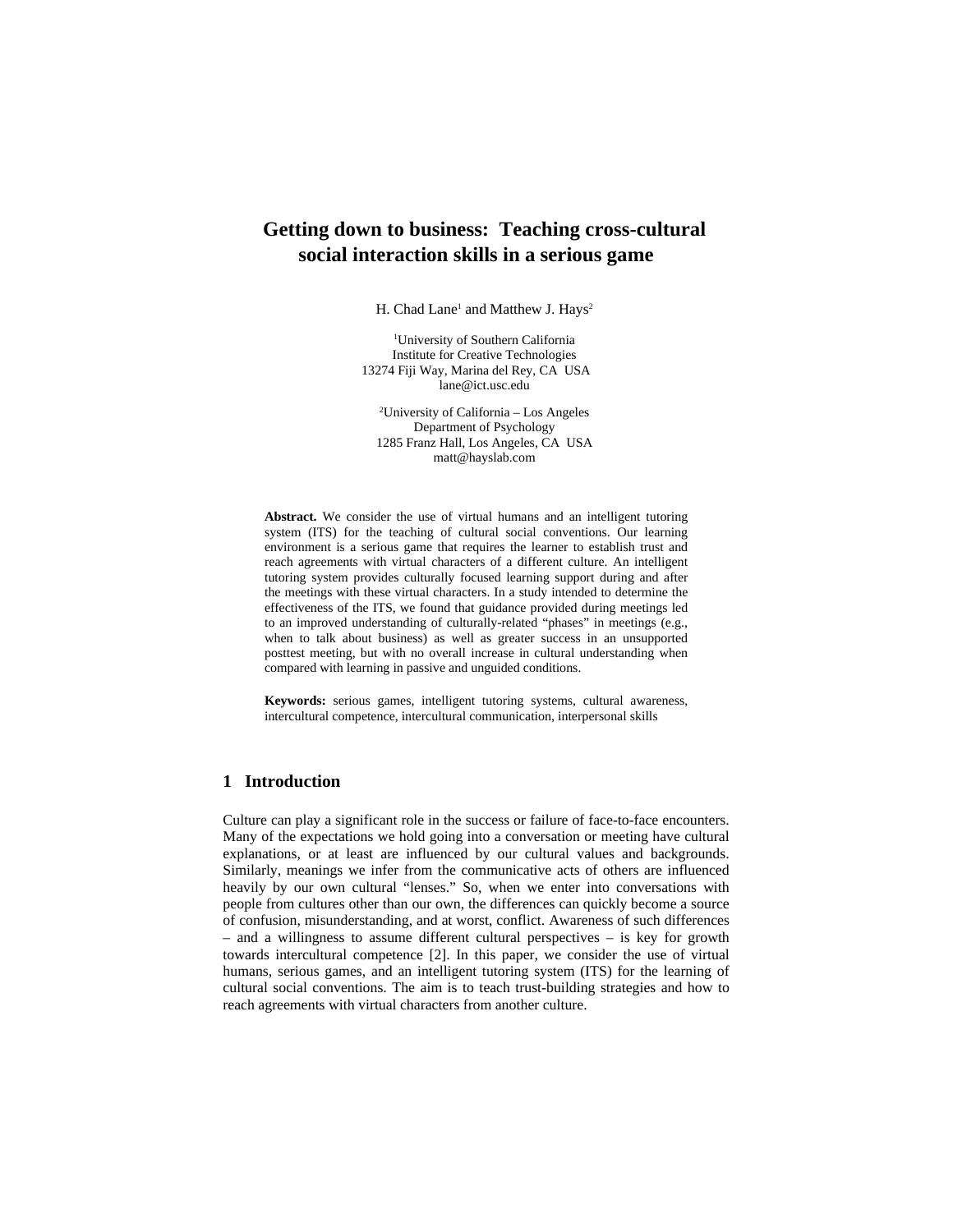### **2 Immersive Environments for Cultural Learning**

Immersive learning environments provide new and unique ways in which to learn about a new culture [7]. High-fidelity graphics, sound, and first-person perspectives make it possible to simulate the tangible aspects of a specific culture (e.g., dress, gestures) and provide more authentic practice environments than may otherwise be feasible with more traditional approaches like live role-play or media-based approaches. Further, recent advances in artificial intelligence (AI) and cognitive modeling now permit rich modeling of emotions, language, tasks, and more [13]. When built with cultural accuracy, these models (and the resulting virtual humans) may open new avenues for teaching the cognitive and interpersonal aspects of learning about different cultures.

A number of cultural learning systems exist that take advantage of these capabilities. The Tactical Language and Culture Training System provides a mission practice environment that allows learners to explore a virtual town while speaking to locals in Arabic, make culturally influenced gestures, and accomplish goals such as learning the names of contacts and getting directions [5]. VECTOR, another cultural learning system, also situates learners in a virtual foreign town to explore, but uses English utterances via menu selections for interaction with locals. An example of a goal in VECTOR is to find a bomber and stop him from attacking his next target [9]. Yet another immersive training environment, the Adaptive Thinking and Leadership system, is a team-training system that uses human role players in intercultural scenarios. Learners assume roles as people from different cultures and are given believable back-stories and goals [11].

We have conducted our research in another cultural learning system: ELECT BiLAT (Enhanced Learning Environments with Creative Technologies for Bi-lateral negotiations). BiLAT, a serious-game-based immersive learning environment, teaches the preparation, execution, and understanding of bi-lateral meetings in a cultural context [4]. The primary users of BiLAT have thus far been U.S. Soldiers who are learning about Middle Eastern culture. The full version of BiLAT requires the learner to work in the context of a complex narrative, select virtual characters with whom to meet, conduct background research on those characters and the situation facing the community, choose interpreters, pre-plan meetings, and more. Here, we focus only on the face-to-face aspect of BiLAT because (1) it represents the *practice* phase of learning (when feedback is most essential), and (2) it is most similar to live role-playbased training commonly used in classrooms and intercultural training.

A BiLAT meeting consists of two modes: dialogue and negotiation. A screenshot of the dialogue screen is shown in Figure 1. A menu of conversational actions is used to allow the learner to take communicative actions (e.g., ask questions and make statements – lower left in the screenshot) as well as physical actions (e.g., removing sunglasses, giving a gift). The character responds using a synthesized voice and physical gestures. The spoken utterances also appear as text in the dialogue window in the lower right corner. Although there are dozens of variables governing the actions of the character, the variable of primary importance is trust (it normally appears in upper left corner of the screen, but is blank for reasons of experimental control – this is described later). Although characters may say nice things or display anger in their responses, trust is the persistent record of how well players have used their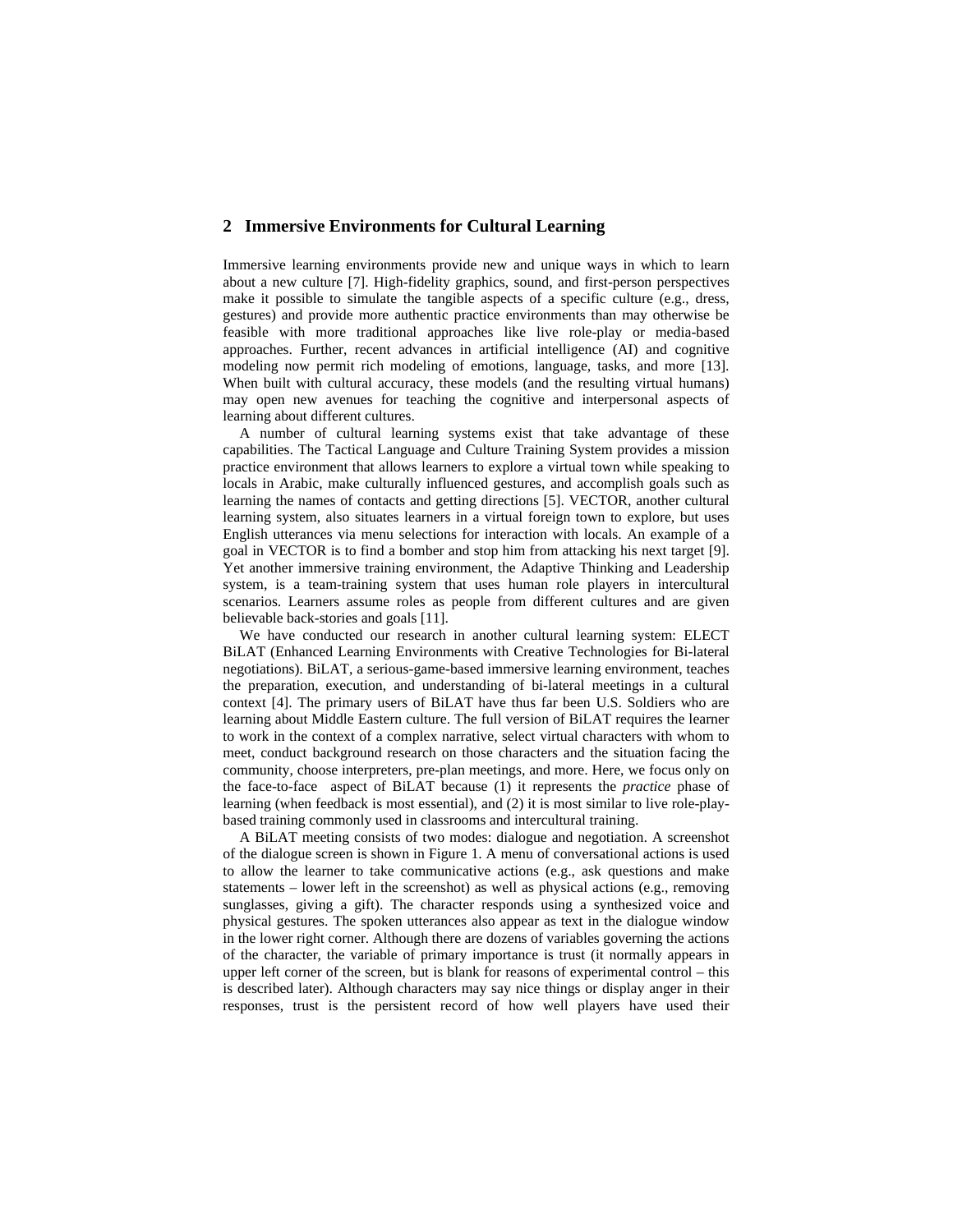

**Figure 1.** Screenshot of ELECT BiLAT

interpersonal and intercultural skills. We do not discuss the negotiation aspects here as our focus currently is interpersonal and intercultural skills, except to note that trust is a major factor in whether BiLAT characters will agree to negotiate and what deals they will accept. A mistrusting character will demand more, decline to negotiate, or at worst, kick the player out of a meeting without warning.

Characters each possess a model of how they expect a meetings to progress and the effects of actions are defined in ways that reinforce the cultural expectations. For example, attempting to give alcohol as a gift will have a negative impact on trust for Arabic characters. The dialogue models define actions, such as complimenting the host's culture, gift-giving, and making basic inquiries, that affect dialogue state. When the student takes an action, the dialogue state is updated and the character's response is determined. For the Middle Eastern culture model, trust is the primary variable being managed – actions taken in accordance with cultural expectations at appropriate phases tend to increase trust while cultural missteps decrease it.

The dialogue itself is governed by a state machine largely influenced by trust and time in accordance with typical Middle Eastern business meeting expectations: begin with proper greetings; follow with a social and relationship-building period; conduct actual business when a level of trust has been reached; conclude with more socializing. The trust "payoff" schedule for a given action is rooted in cultural and meeting topic appropriateness modified by meeting readiness, character state (power, wealth, belief, security), existing trust, meeting phase appropriateness (greeting, social, business), and a small random element.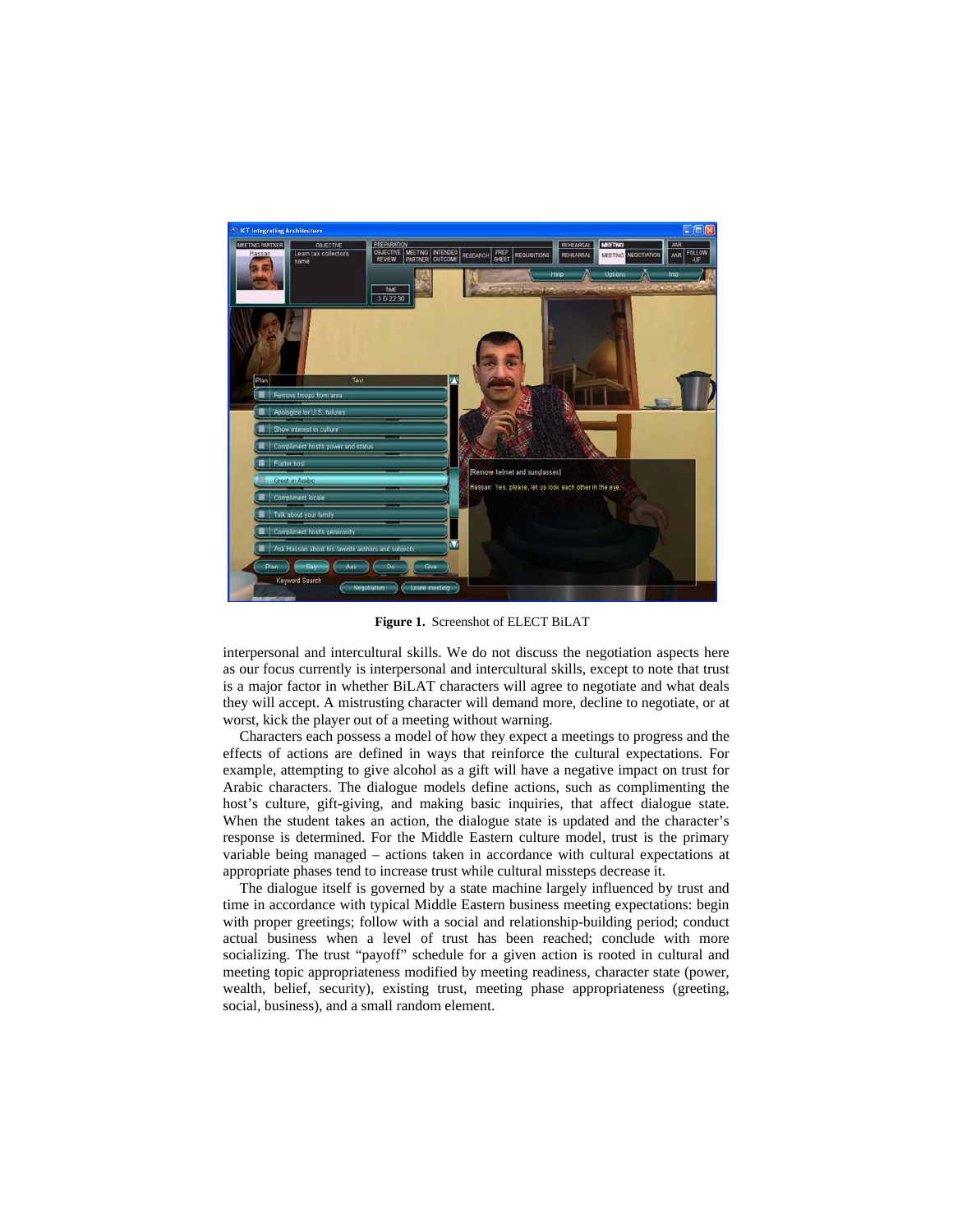BiLAT characters respond by selecting from a large collection of hand-authored utterances. These utterances were a result of a long process of analyzing transcripts from Iraqi-American role-playing scenarios involving negotiation and consultation of sources on Middle Eastern culture (e.g., [10]). Twelve possible responses exist for each available user action, along with a set of universal standard responses (e.g., to display confusion). The presence of randomness is intended to simulate the uncertainty of human behavior – more advanced AI, cognitive and emotional modeling techniques are able to simulate this uncertainty in a more principled way [13]. Each action entails a possible change to the trust variable of the character. All content – available actions, utterances, trust changes, etc. – are authored; since the characters behaviors and utterances are data, the BiLAT framework is fundamentally independent of culture. When given new behavior data and graphical assets, other cultures can be represented by the virtual characters (the problem of cross cultural knowledge representation is addressed in [12] where development of a German version of one of the BiLAT characters is discussed).

Because of variability between cultures with respect to how time is treated [10], BiLAT also represents distinct time spans corresponding to a business period and social periods before and after business. Authors are required to indicate the phases when actions are appropriate. If a learner chooses an action that is not appropriate for the current phase of a meeting, the character will respond negatively, which is revealed in the content of the response, through gestures, and with a likely decrement in trust. One of the learning objectives (LOs) underlying BiLAT for Middle Eastern culture is that the learner should follow the lead of his or her host – this is a particular focus of the of the ITS and is discussed in the next section.

### **3 Coaching for culture**

In BiLAT, the learner must repeatedly select conversational actions that simultaneously achieve game objectives and respect the cultural norms observed by the virtual counterparts. This can be a significant challenge for a learner who does not understand the new culture or the differences between it and his or her own. Our ITS, an instance of the Intelligent Guided Experiential Learning (IGEL) framework [2], can provide learning support in two ways. *During* meetings, feedback and hints can be delivered by a *coach. After* meetings, an intelligent *reflective tutor* reviews the meeting with the learner, gives more detailed feedback, and asks reflection questions. In the present study, we focus on the details of the IGEL coach that deal with timing aspects of intercultural meetings. This is also the focus of the evaluation described in Section 4.

#### **3.1 Feedback and hinting**

When the coach decides to provide some form of guidance, a message appears in the dialogue window of BiLAT (lower right hand corner of Figure 1). These messages are intended to promote learning and reduce frustration. For example, if an inappropriate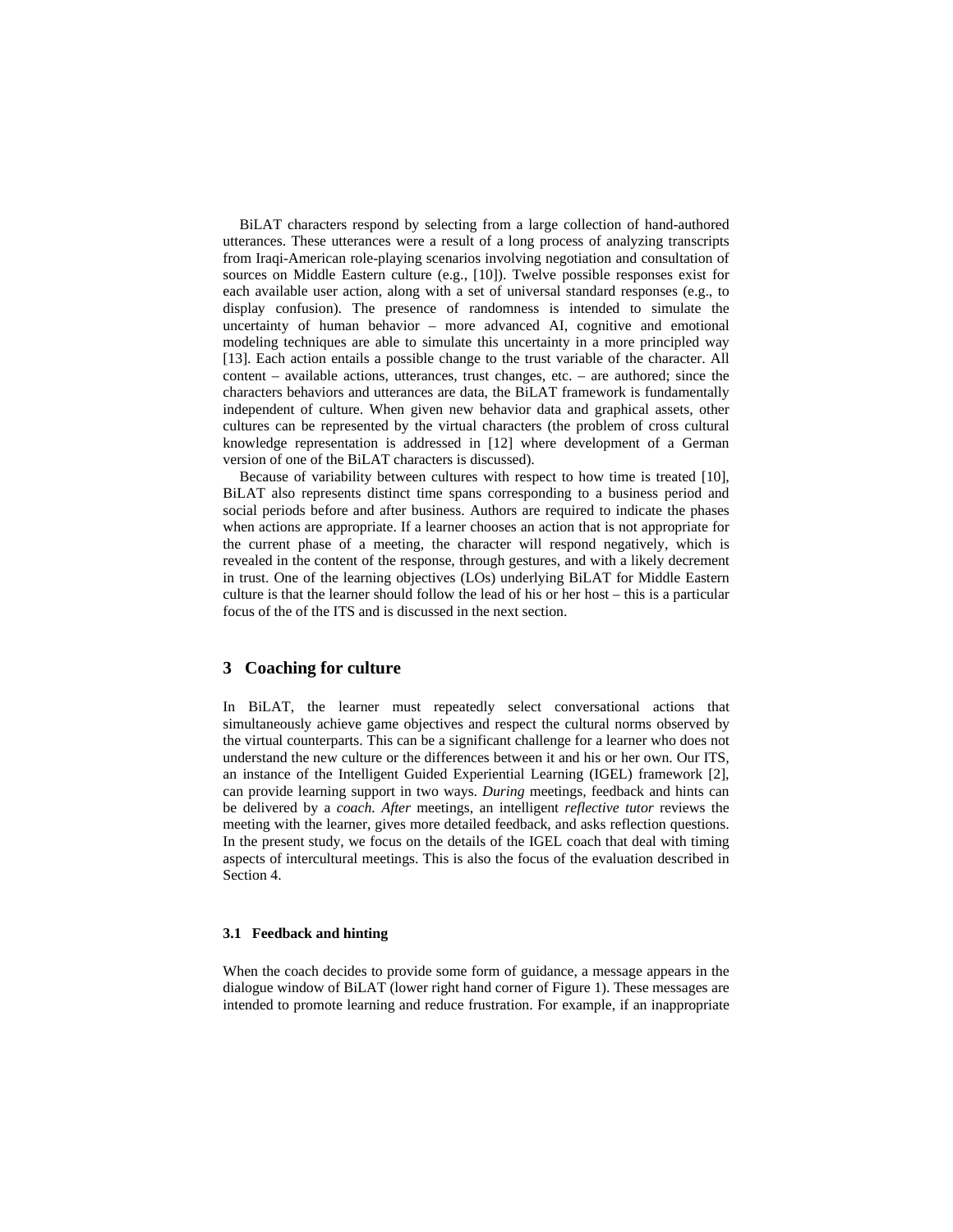gift is given to the virtual character, the coach might explicitly state the gift is not an acceptable one for the virtual character's culture (e.g., "alcohol is not generally acceptable in Middle Eastern cultures."; [9]). Coaching messages are generally shorter given the context of a live meeting, while reflective tutoring sessions are used to get into the underlying cultural issues through interactive questioning and explanations.

The coach is capable of two levels of feedback: abstract and more specific. Further, at each of these levels, three categories of coaching actions are possible:

- **hints**: a suggestion pointing the learner to an appropriate next action
- **negative feedback**: statement that an action just taken was problematic and (possibly) a short explanation
- **positive feedback**: praise for a good action taken by the learner and (possibly) a short explanation

Since cultural rules vary across individuals and are ill-defined to begin with, actions often resist clear assessments as "right" or "wrong." Some BiLAT actions can therefore be "mixed," meaning that both negative and positive feedback may be possible (discussed in the next section). Feedback messages in these situations can be concatenated or delivered individually based on other factors, such as if related errors (or related "good" actions) were selected earlier in the meeting. These decisions depend on the configuration of the coaching algorithm. The content of the coaching messages – as well as the settings on how often and at what detail feedback is given – must be determined by a human author ahead of time. For the experiment described in Section 4, we implemented a model/scaffold/fade algorithm to control feedback timing (details are discussed in [6]).

### **3.2 Assessing actions**

Of course, it is critical for the coach to assess actions to decide whether to give feedback and if so, what to say. In BiLAT, each time an action is taken in a meeting or the learner responds to a character's question, IGEL's expert model is called to judge the action's quality. Actions are classified as *correct*, *incorrect*, or *mixed* in two stages:

- 1. The action is checked to see if it is phase appropriate.
- 2. If no phase mismatch is found, the active LOs are determined along with their positive and negative association with them.

As discussed above, meeting phases are windows of time during a meeting that define when certain categories of actions are appropriate or not. They are culture dependent and the expert module dynamically assigns negative assessments when an inappropriate action is chosen. This is implemented via a link to the appropriate LO.

 As discussed in section 2, BiLAT focuses on teaching Middle Eastern business culture. These rules (many are discussed in [10]) involve discussing the right topics at the right time. In addition, they involve respecting the cultural values in ways that indicate interest, understanding, and respect. Timing of actions is an important part of this process – e.g., jumping directly to business before gaining the trust of a negotiation partner can introduce new hurdles, even perhaps insurmountable ones. To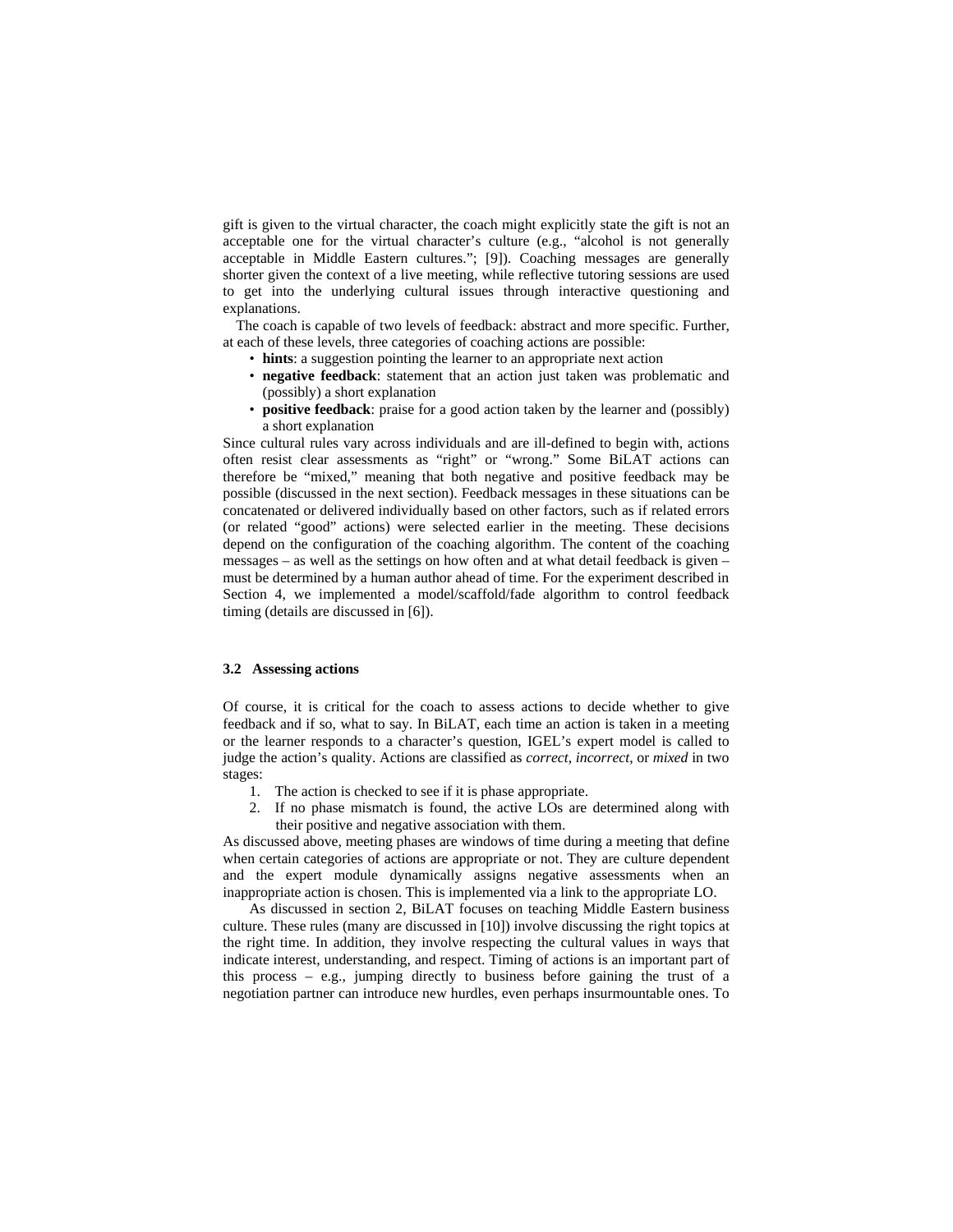teach these critical skills, we currently use the following set of LOs to classify phase mismatch errors:

- 1. Don't discuss business during social periods.
- 2. Don't stray too far from business in a business period.
- 3. Regarding the opening of meetings:
	- a. Opening actions (e.g., greetings) are not appropriate later in the meeting.
	- b. The opening is too early for some social actions.
- 4. Regarding the closing of meetings:
	- a. Closing actions (e.g., leaving) are not appropriate earlier in the meeting.
	- b. Some social actions are not appropriate in the closing.

The expert model considers in which phases an action is permitted and in which phase it is actually performed. For example, if an action is permitted only in the opening phase (e.g., greeting in Arabic) but is performed in the pre-business phase, the expert model's algorithm will return negative evidence of recognizing LO 3a above. It will also find positive evidence of understanding the LO to greet in the language of your counterpart. The expert model's assessment will be therefore be *mixed*. Another example of a phase-related LO states that it is not ideal to rush into business [9, p.58], which implies conversational actions are needed early in meetings. When a businessphase action is taken in an opening phase, then, the expert model records an *incorrect* for that action (i.e., that the player does not understand that LO).

### **4 Evaluation**

The LOs of BiLAT deal with effective negotiation strategy, trust building, and appropriate meeting behavior (i.e., actions relevant to the meeting phase and partner's culture). Together, practice in BiLAT and extrinsic feedback from IGEL (as opposed to intrinsic feedback from the characters' actions and responses) should allow the learner to gather a practical understanding of the LOs. In this section, we report on a study intended to examine the contributions of each component: BiLAT and IGEL.

#### **4.1 Research questions: Interactivity and real-time feedback**

Our first question was whether actually *playing* BiLAT would be pedagogically beneficial. A common notion is that maximum gains can be produced by *errorless learning*, wherein the conditions of instruction are such that it is impossible for learners to make errors [1]. In the present study, we used a *video-only* condition, in which participants watched videos of perfect gameplay. Because no incorrect choices are made, optimal behavior is modeled for these learners.

Nevertheless, we expected that the video-only condition would suffer because it would lose the benefit of interactivity. Participants who actually play BiLAT would select actions they believed to be correct. Perhaps of even more value: participants would also select *against* actions they believed to be *incorrect*. In this way, they would be evaluating *all* of the available actions – not just those selected by the player in the video of perfect gameplay. We expected that evaluating the actions would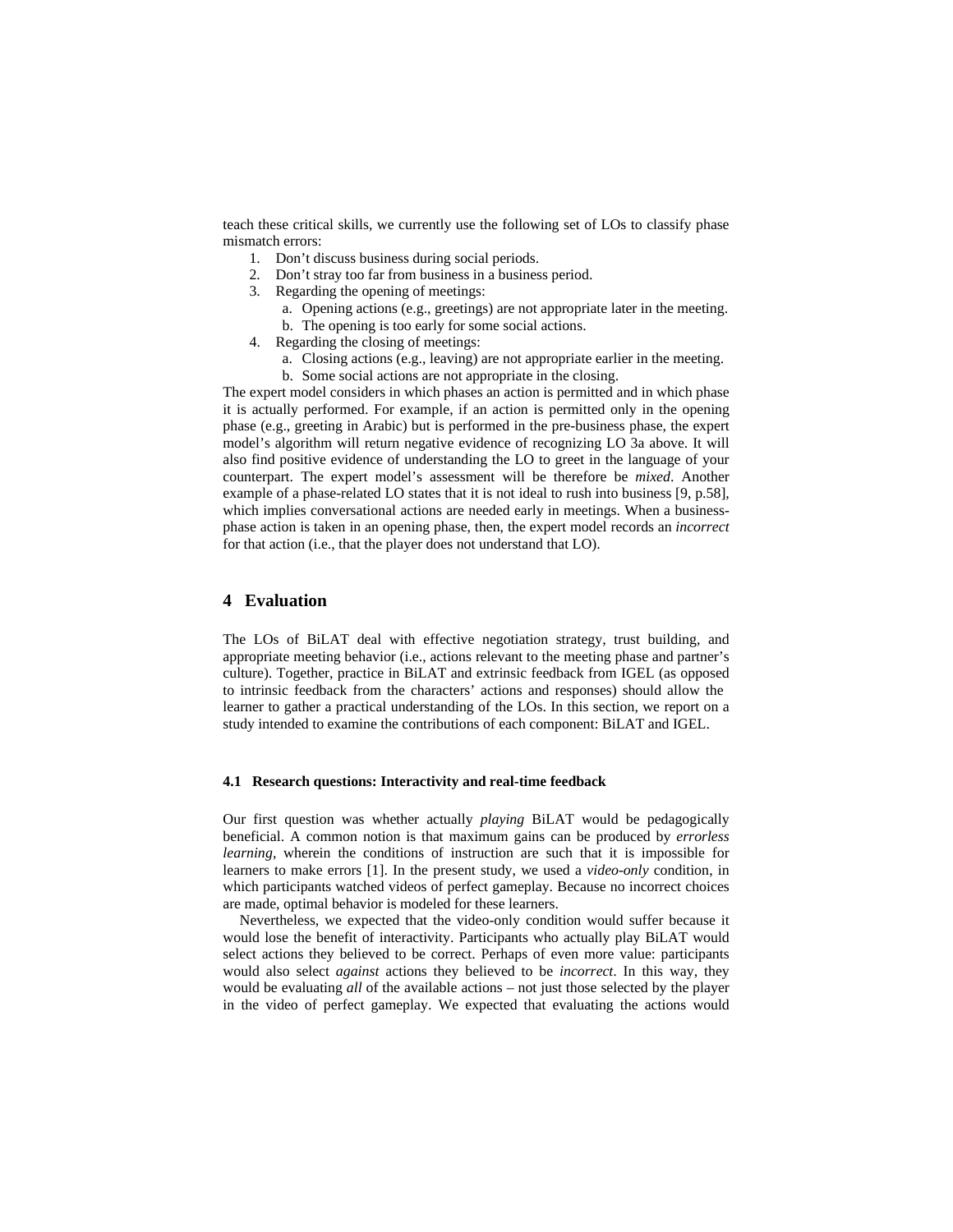produce general gains when meeting with new characters. We therefore expected interactive conditions to be superior to the video-only condition.

Our second question was whether the IGEL-driven coach adds any pedagogical value. A concern that accompanies any form of extrinsic support is dependence on the help. Such reliance might lead the player to neglect feedback from the meeting partner; if that support was removed, the player might flounder. Instead, we believed that the coach would produce significant learning gains because of its ability to identify incorrect actions and the reasons those actions are incorrect. Plainly, this type of feedback could generalize to other actions – and the learner's ability to evaluate whether those actions would be advisable. To get at this question, we included two interactive conditions: one in which the coach was active (*yes-coach*) and one in which it was not *(no-coach)*. In all three conditions, the reflective tutor was active to ensure that participants in all three conditions received extrinsic pedagogical support.

### **4.2 Method**

**Participants.** Participants were thirty U.S. Citizens recruited by flyer from the campus of the University of Southern California. As compensation for their three hours of participation, they were paid \$60.

**Procedure.** All participants received an instructions packet, watched a video on how BiLAT worked, took the pretest, conducted meetings with three different BiLAT characters (including reading background information about each and reflective tutoring sessions), conducted a fourth meeting with no coaching or reflective tutor, and finally took the posttest.

**Design.** The manipulation between the three conditions – *video-only*, *no-coach*, and  *yes-coach* – occurred in the three meetings. For video-only, participants observed expert play with coaching and reflective tutoring active. For no-coach, they held the meetings and received reflective tutoring. For yes-coach, they played with coaching and reflective tutoring. Otherwise, participants' experiences were identical.

**Measures.** We made two comparisons of the three between-subjects conditions. The first was *success*, which was measured on the uncoached fourth meeting. This measurement was binary: whether the participant was able to achieve the mission objective in 25 minutes or less (as with all of their meetings, participants could repeatedly meet if prior meetings were unsuccessful – up until time expired). A successful meeting required achieving given objectives identified in the reading materials and by choosing actions that increased the meeting partner's trust to the point where agreements were possible.

The second measurement was the pretest-posttest improvement. A *situational judgment test* (SJT) was used for the pre- and posttests, which present a series of small scenarios. For each scenario, the participant is asked to rate the quality of a small set of responses on a Likert scale [8]. Each action is rated between 0 (never take this action) up to 10 (definitely a good action). The test was given to three subject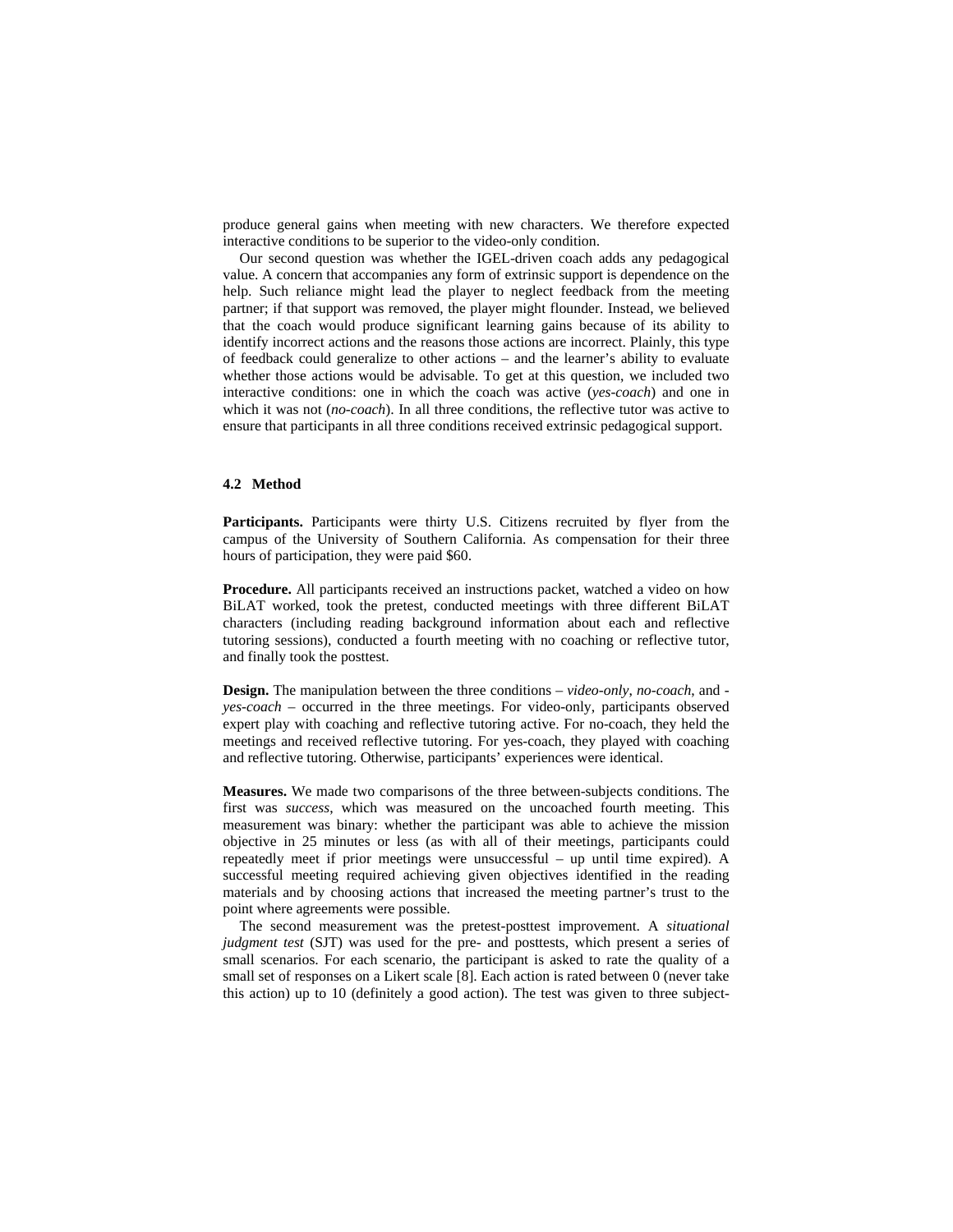matter experts (SMEs) and the means of their answers were used as the gold standard. Two measurements were used to evaluate participants' mastery of the LOs. One is the *correlation* between participants' answers and SMEs'. The correlation represents the degree to which the two groups correspond in their overall assessment of the responses, but does not capture valence data. To illustrate: let us say that a SME rates an answer as 10 and that is the highest rating the SME gives. If a participant rates that answer as 4, but 4 is the highest rating that participant gives, the two may be perfectly correlated. To capture information about the valence of answers, we calculated what we have called a *ballpark* score. To illustrate: if an SME rates a response as 8, the participant would be said to be "in the ballpark" if the participant provides a rating of 7, 8, or 9. The change in each score was measured from pretest to posttest.

#### **4.3 Results and Discussion**

**Fourth meeting.** Three participants – one from each condition – were omitted from this analysis because of experimenter error. As a result, this analysis included a total of 27 participants (nine per condition). Figure 2 presents the success data from our experiment. As can be seen, the combination of interactive



gameplay and feedback from the coach helped players to be successful in the fourth meeting (in which both the coach and reflective tutor were deactivated). 56% of the participants in the video-only condition were successful. With the addition of interactivity – and the ability to make errors  $-67\%$  of the participants in the no-coach condition were successful. Finally, those who had coaching during practice had the highest rate of success in the fourth meeting at 89%.The number of participants per cell (nine) in this analysis was too small for a reliable statistical analysis to be run. Nevertheless, we view these results as encouraging.

**Situational Judgment Test.** The uncoached meeting suggested learners who interacted and were coached improved their ability to play BiLAT. To check for learning beyond the game, we used the SJT to determine whether participants were mastering the LOs. The SJT therefore served as a non-ELECT-BiLAT measure of learning from BiLAT (and IGEL). These data initially painted a different picture. We did not find that the conditions produced a differential increase in correlation with SMEs:  $F(2, 27) = .805$ ,  $p = .457$ . Neither did we find a significant difference between the conditions on the ballpark measure:  $F(2, 27) = .111$ ,  $p = .896$ .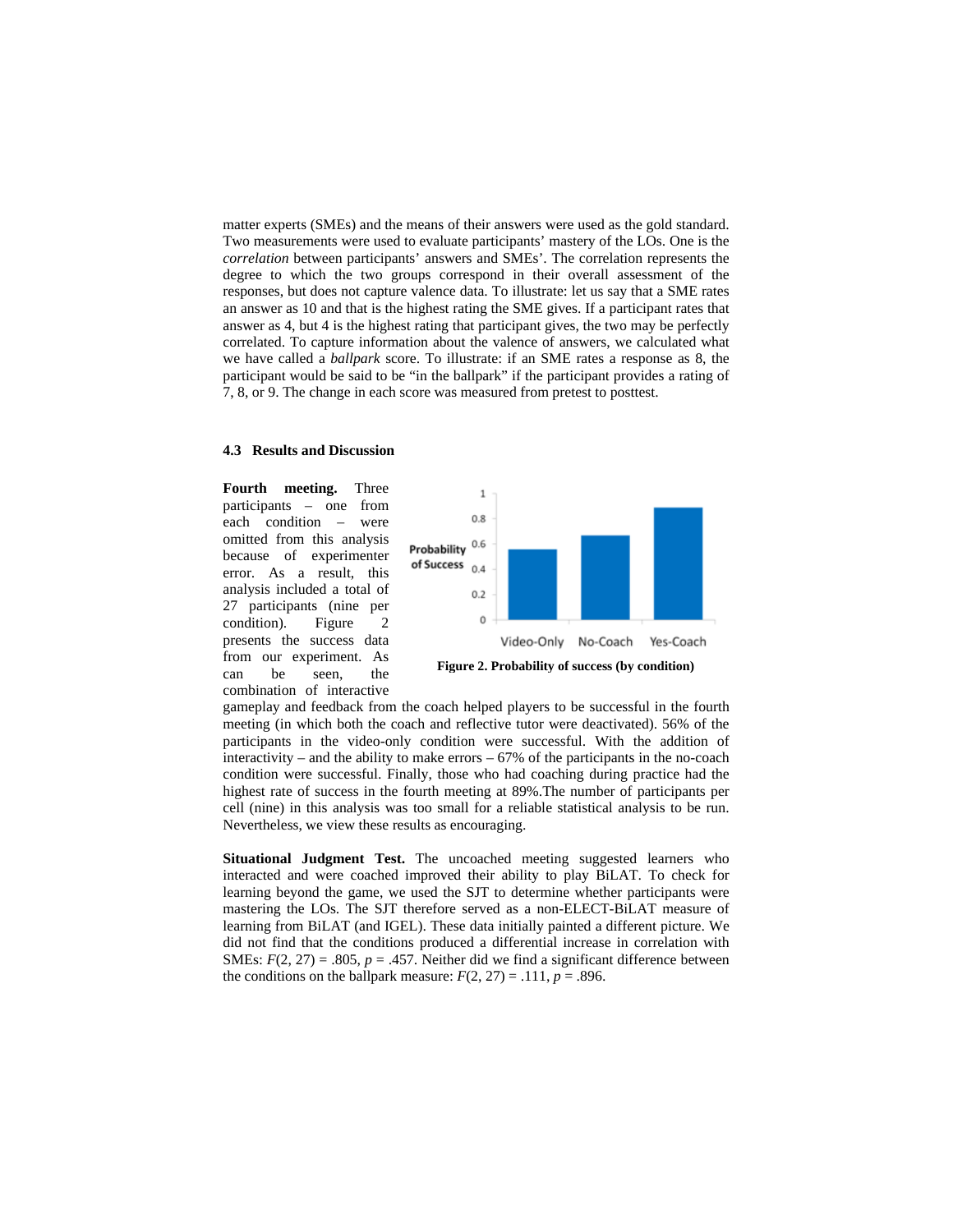Immediately, we wondered why there would be such a disparity between performance in the game and improvement on the SJT. One possibility is that the pretest SJT ratings affected posttest ratings (i.e., that learning occurred from the test itself). It is unlikely that participants were able to remember the exact numbers that they had provided hours before. Nevertheless, pretest ratings may have served as anchors for posttest responses. To the extent that this interference reduced variance in posttest responses, it reduced the ability for between-group differences to emerge.

Another, more likely possibility is that this particular experiment and the SJT were not perfectly aligned. The "correct" answers on the SJT were provided by subject matter experts, whose knowledge spans all of the elements of BiLAT, all of the LOs in IGEL, and much, much more. The SJT itself was not originally designed as a measure for this experiment. As a result, the SJT taps knowledge about many more issues of negotiation and culture than we could have expected to address in three hours with our participants. The SJT may be too broad in scope to examine gains in knowledge *in our participants* as a result of our experimental procedure.

We therefore ran a second analysis of learning gains in the SJT. In this secondary analysis, we culled data from questions that did not address LOs addressed by IGEL. For example, we omitted responses to prompts about the reliability of information during the meeting preparation phase (which was skipped in our experiment; participants were instead provided with a dossier). By removing these responses from our analysis, we increased our power to detect learning in two ways. First, to the extent that participants' responses to culled answers remained fixed from pre-test to post-test, estimates of change would be deflated and would therefore underestimate the amount of learning in the subset of SME knowledge tapped by BiLAT and IGEL. Second, to the extent that participants' responses to culled answers wandered randomly, pre- and posttest correlations would be attenuated and within-group variance in both of our measures would increase. This secondary analysis therefore reflected only changes in knowledge in domains addressed by BiLAT gameplay and the IGEL coach. The domain of meeting-phase-specific behavior was highlighted for this analysis. It draws on cultural understanding and appropriate use of negotiation strategies.

**Correlation data for phase-specific questions.** Figure 3 presents the correlation data for the three conditions in our experiment. As can be seen, interactive gameplay and the coach together produced significant gains in understanding of meeting-phasespecific information:  $F(2, 27) = 2.062$ ,  $p = .147$ . Post-hoc tests revealed this result to be driven by the difference between the superior yes-coach and the inferior no-coach conditions:  $p = .054$ .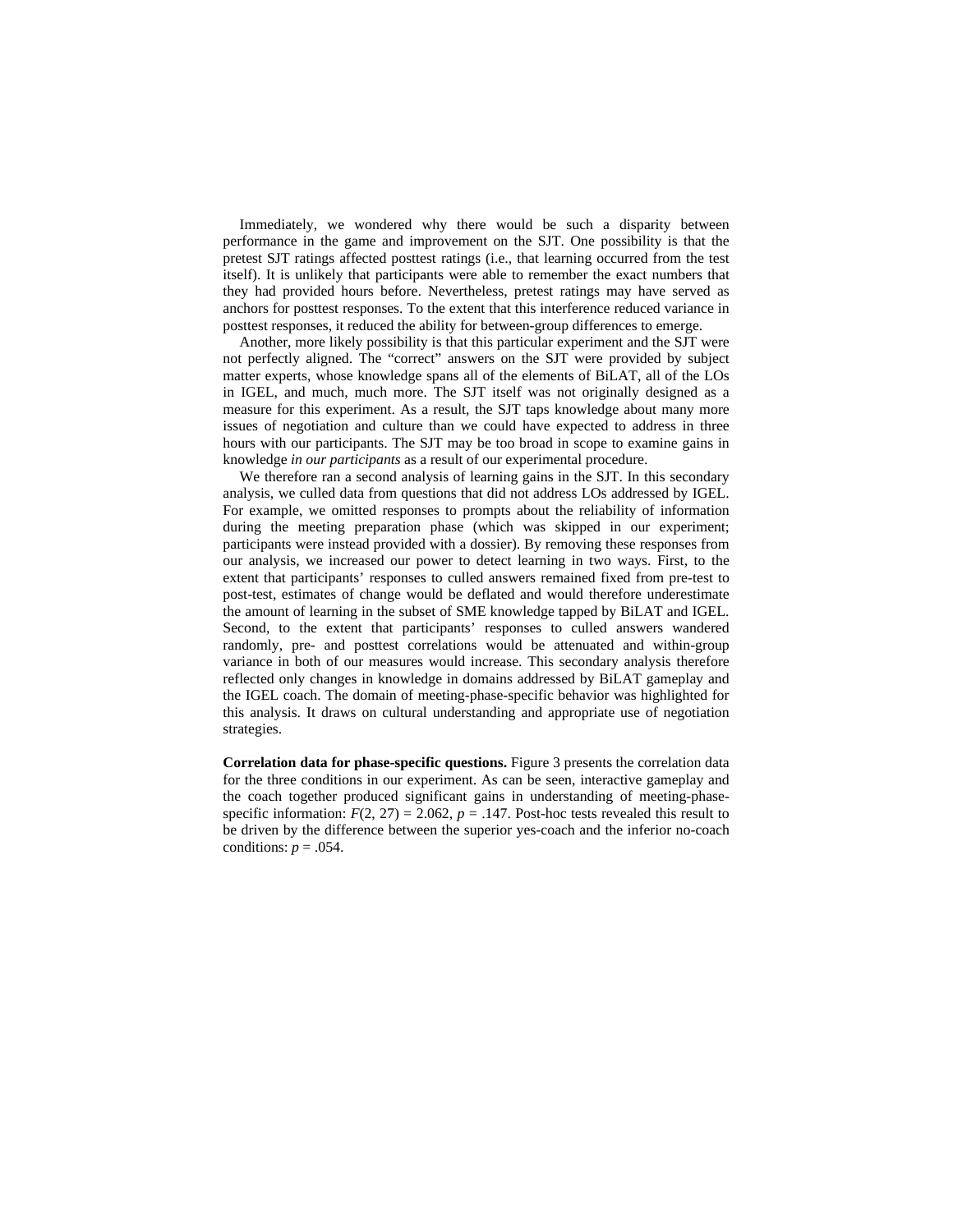This finding is not surprising; an action's phaseappropriateness is the branching point from which the coach begins to decide to provide feedback. If the coach were to produce benefits in only one way, this would be it. Regardless of any other elements of the action chosen by the player, the phaseappropriateness is a primary determinant of coach intervention.

It should be noted that the no-coach condition is actually *worse* than the video-only condition (as shown in Figure 3). This pattern of results may reflect the inadequacy of discovery (i.e., trial-and-error)



**Figure 3. Changes in correlation with experts on meeting-phase-specific prompts (by condition)** 



**phase-specific prompts (by condition)** 

learning. Without guidance from the coach or a model of ideal gameplay (e.g., the video in the video-only condition), players in the no-coach condition are left to wander through actions. It appears that this unguided wandering is unproductive, perhaps even harmful.

**Ballpark scores on phase-specific questions.** Figure 4 presents the ballpark data for the three conditions in our experiment. Again, playing BiLAT and receiving real-time feedback from IGEL resulted in marginally superior comprehension and retention of the LOs related to meeting phase:  $F(2, 27) = 1.681$ ,  $p = .205$ . Post-hoc tests revealed a marginally significant difference between the superior yes-coach and the inferior video-only conditions:  $p = 0.086$ . This finding provides additional (albeit preliminary) support for our conclusions from the correlation data.

On the other hand, the reversal of the video-only and no-coach relationship in the correlation and ballpark measures suggests some instability in our measures. This is likely due to the small number of participants and to the relatively small number of data points per participant; there were only five phase-specific prompts on the SJT. Nevertheless, in combination with the success data, we find these results encouraging, and will conduct a more comprehensive investigation of benefits from IGEL in BiLAT in the coming months.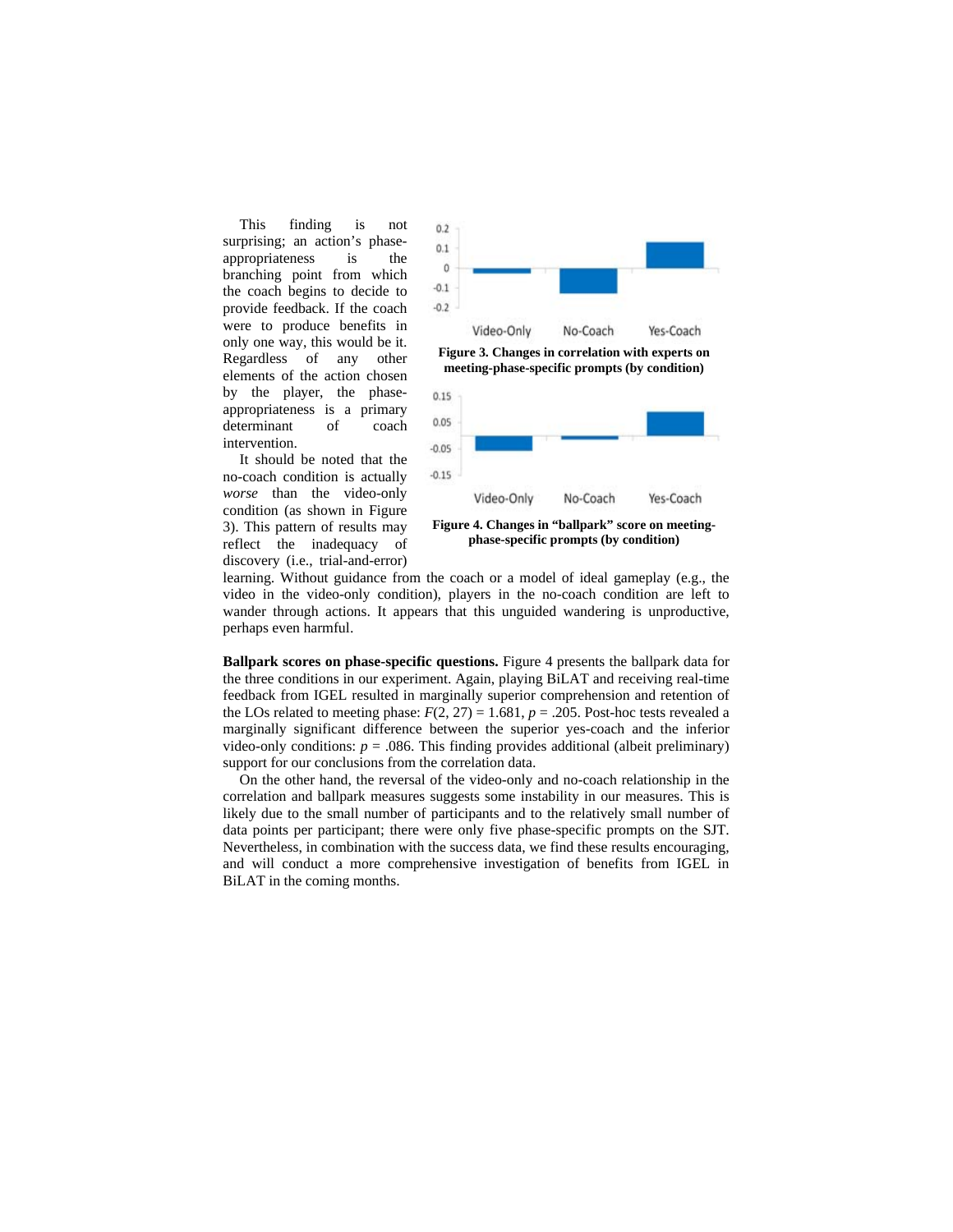# **5 Conclusion**

This paper described a serious-game-based approach to teaching intercultural communication skills with virtual human characters and with the support of an intelligent tutoring system. Our results suggest that learning occurs and is likely due to the interactivity of the game and from the intelligent tutoring support during faceto-face time with the virtual characters. We intend to continue experimentation to further explore these preliminary findings by considering different patterns of coach feedback, more advanced reflective tutoring tactics, and through adjusting character behaviors (this idea is developed further in [6]). We also intend to revise our pre- and posttests to better match the intended aims of the IGEL tutoring framework and its instantiation in BiLAT.

**Acknowledgements.** We thank Dave Gomboc, Daniel Auerbach, Ashish Karnavat, Milton Rosenberg, and Eric Forbell for their help in making the modifications necessary for us to complete our study. We also thank Jim Belanich and Paula Durlach from the U.S. Army Research Institute for their thoughtful feedback and suggestions on the study. The project described here has been sponsored by the U.S. Army Research, Development, and Engineering Command (RDECOM). Statements and opinions expressed do not necessarily reflect the position or the policy of the United States Government, and no official endorsement should be inferred.

# **References**

- 1. Anderson, N.D., Craik, F.I.M.: The mnemonic mechanisms of errorless learning. Neuropsychologia, 44, pp. 2806-2813 (2006)
- 2. Bennett, M.J.: Towards ethnorelativism: A developmental model of intercultural sensitivity. In: R.M. Paige (ed.) Education for the Intercultural Experience, pp. 27-71. Intercultural Press, Yarmouth (1993)
- 3. Gomboc, D., Lane, H.C., Core, M., Karnavat, A., Rosenberg, M.: Towards an ITS architecture for simulations. In: Proceedings of the  $21<sup>st</sup>$  International Florida Artificial Intelligence Research Society Conference (FLAIRS-21). AAAI Press (2008).
- 4. Hill, R.W., Belanich, J., Lane, H.C., Core, M.G., Dixon, M., Forbell, E., Kim, J., Hart, J.: Pedagogically structured game-based training: Development of the ELECT BiLat simulation. In: Proceedings of the 25<sup>th</sup> Army Science Conference. Orlando, FL (2006)
- 5. Johnson, W.L.: Serious use of a serious game for language learning. In: The  $13<sup>th</sup>$ International Conference on Artificial Intelligence in Education, pp. 67-74. IOS Press (2007)
- 6. Lane, H.C., Core, M.G., Gomboc, D., Karnavat, A., Rosenberg, M.: Intelligent tutoring for interpersonal and intercultural skills. In: Proceedings of Interservice/Industry Training, Simulation, and Education Conference (I/ITSEC 2007). Orlando, FL (2007)
- 7. Lane, H.C.: Metacognition and the development of intercultural competence. In: Proceedings of the Workshop on Metacognition and Self-regulated Learning in Intelligent Tutoring Systems at the 13<sup>th</sup> International Conference on Artificial Intelligence and Education, pp. 23-32. Marina del Rey, CA (2007)